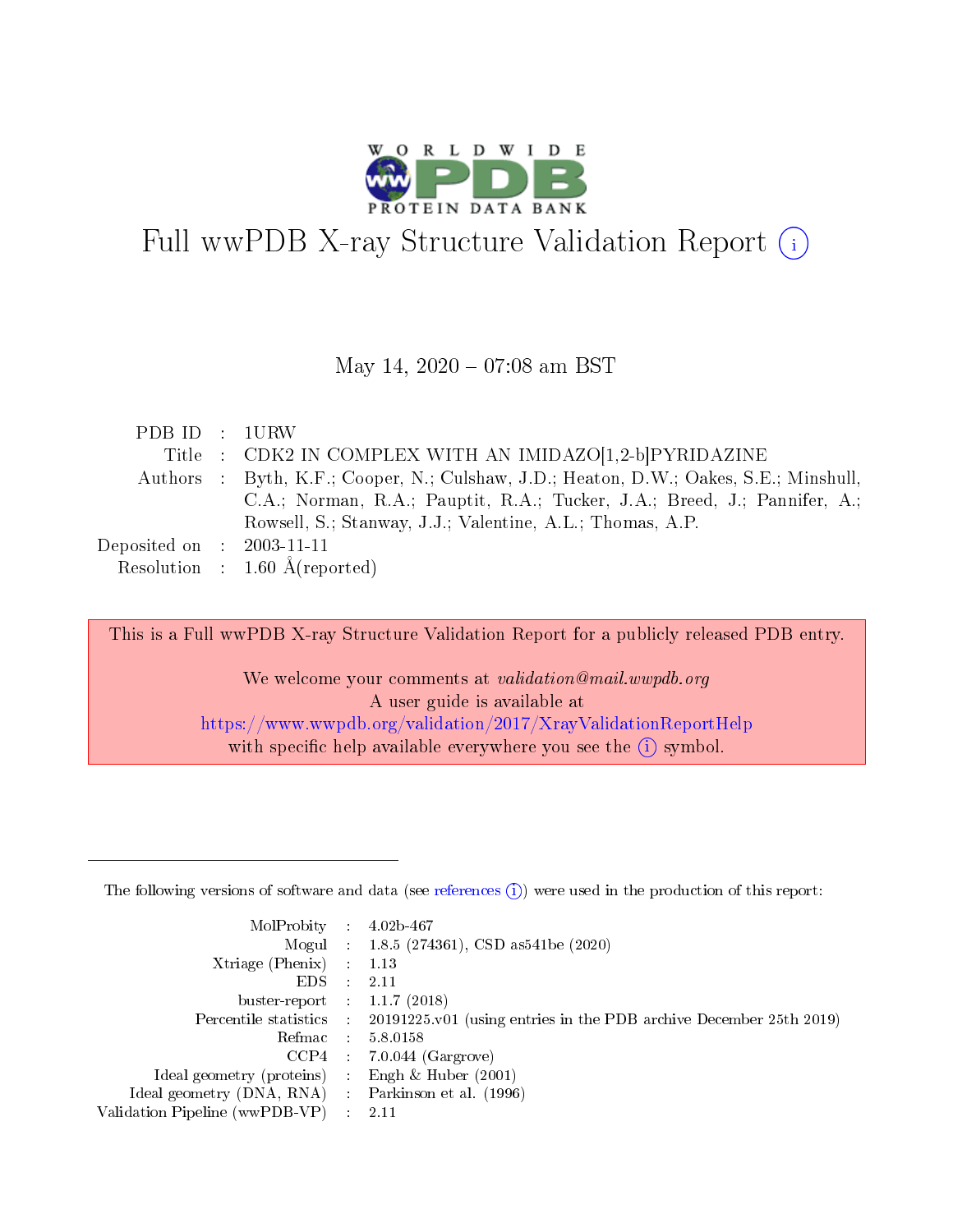# 1 [O](https://www.wwpdb.org/validation/2017/XrayValidationReportHelp#overall_quality)verall quality at a glance  $(i)$

The following experimental techniques were used to determine the structure: X-RAY DIFFRACTION

The reported resolution of this entry is 1.60 Å.

Percentile scores (ranging between 0-100) for global validation metrics of the entry are shown in the following graphic. The table shows the number of entries on which the scores are based.



| Metric                | Whole archive        | <b>Similar resolution</b>                                              |  |  |
|-----------------------|----------------------|------------------------------------------------------------------------|--|--|
|                       | $(\#\text{Entries})$ | $(\#\text{Entries},\,\text{resolution}\,\,\text{range}(\textup{\AA}))$ |  |  |
| $R_{free}$            | 130704               | $3398(1.60-1.60)$                                                      |  |  |
| Clashscore            | 141614               | $3665(1.60-1.60)$                                                      |  |  |
| Ramachandran outliers | 138981               | $3564(1.60-1.60)$                                                      |  |  |
| Sidechain outliers    | 138945               | $3563(1.60-1.60)$                                                      |  |  |
| RSRZ outliers         | 127900               | $3321(1.60-1.60)$                                                      |  |  |

The table below summarises the geometric issues observed across the polymeric chains and their fit to the electron density. The red, orange, yellow and green segments on the lower bar indicate the fraction of residues that contain outliers for  $>=3, 2, 1$  and 0 types of geometric quality criteria respectively. A grey segment represents the fraction of residues that are not modelled. The numeric value for each fraction is indicated below the corresponding segment, with a dot representing fractions  $\epsilon=5\%$  The upper red bar (where present) indicates the fraction of residues that have poor fit to the electron density. The numeric value is given above the bar.

| Mol | $\cap$ hain | Length | Quality of chain |           |  |  |  |
|-----|-------------|--------|------------------|-----------|--|--|--|
|     |             |        | 6%               |           |  |  |  |
| л.  | . .         | 299    | 76%              | 15%<br>8% |  |  |  |

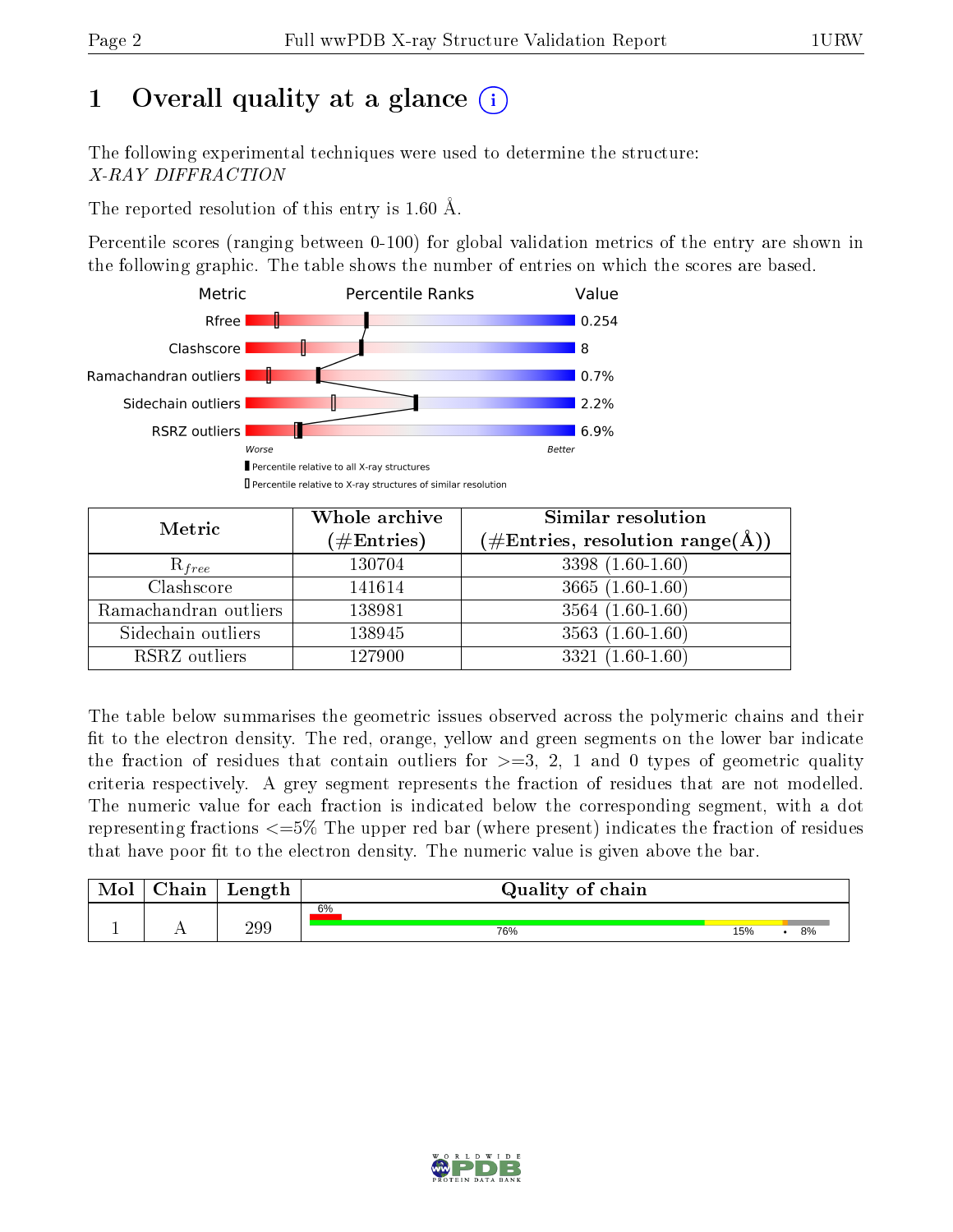# 2 Entry composition (i)

There are 3 unique types of molecules in this entry. The entry contains 2406 atoms, of which 0 are hydrogens and 0 are deuteriums.

In the tables below, the ZeroOcc column contains the number of atoms modelled with zero occupancy, the AltConf column contains the number of residues with at least one atom in alternate conformation and the Trace column contains the number of residues modelled with at most 2 atoms.

Molecule 1 is a protein called CELL DIVISION PROTEIN KINASE 2.

| Mol | Chain | Residues | $\rm{Atoms}$               |       |     |        | ZeroOcc | $\mid$ AltConf $\mid$ Trace |  |  |
|-----|-------|----------|----------------------------|-------|-----|--------|---------|-----------------------------|--|--|
|     |       | 275      | $\hbox{Total}$<br>$2164\,$ | 1413. | 364 | $-377$ | 10      |                             |  |  |

 Molecule 2 is 2-[4-(N-(3-DIMETHYLAMINOPROPYL)SULPHAMOYL)ANILINO]- (three-letter code: I1P) (formula:  $C_{21}H_{24}N_8O_2S$ ).



| Mol | $Chain   Residues$ | Atoms     |  |  | ZeroOcc   AltConf |  |  |  |
|-----|--------------------|-----------|--|--|-------------------|--|--|--|
|     |                    | Total C N |  |  |                   |  |  |  |

Molecule 3 is water.

|  | $\text{Mol}$   Chain   Residues | Atoms        | ZeroOcc   AltConf |  |
|--|---------------------------------|--------------|-------------------|--|
|  |                                 | <b>Total</b> |                   |  |

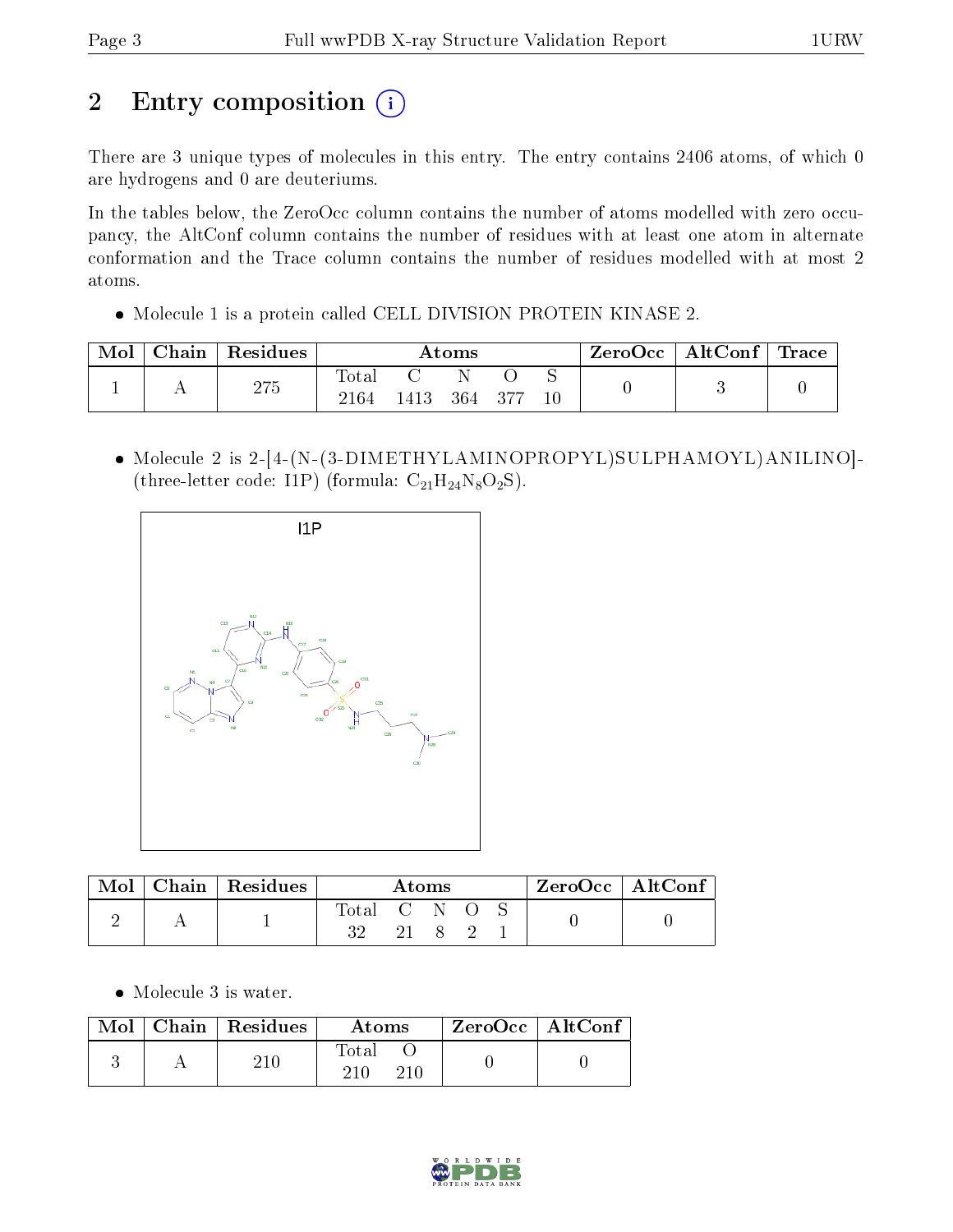# 3 Residue-property plots  $(i)$

These plots are drawn for all protein, RNA and DNA chains in the entry. The first graphic for a chain summarises the proportions of the various outlier classes displayed in the second graphic. The second graphic shows the sequence view annotated by issues in geometry and electron density. Residues are color-coded according to the number of geometric quality criteria for which they contain at least one outlier: green  $= 0$ , yellow  $= 1$ , orange  $= 2$  and red  $= 3$  or more. A red dot above a residue indicates a poor fit to the electron density (RSRZ  $> 2$ ). Stretches of 2 or more consecutive residues without any outlier are shown as a green connector. Residues present in the sample, but not in the model, are shown in grey.

• Molecule 1: CELL DIVISION PROTEIN KINASE 2



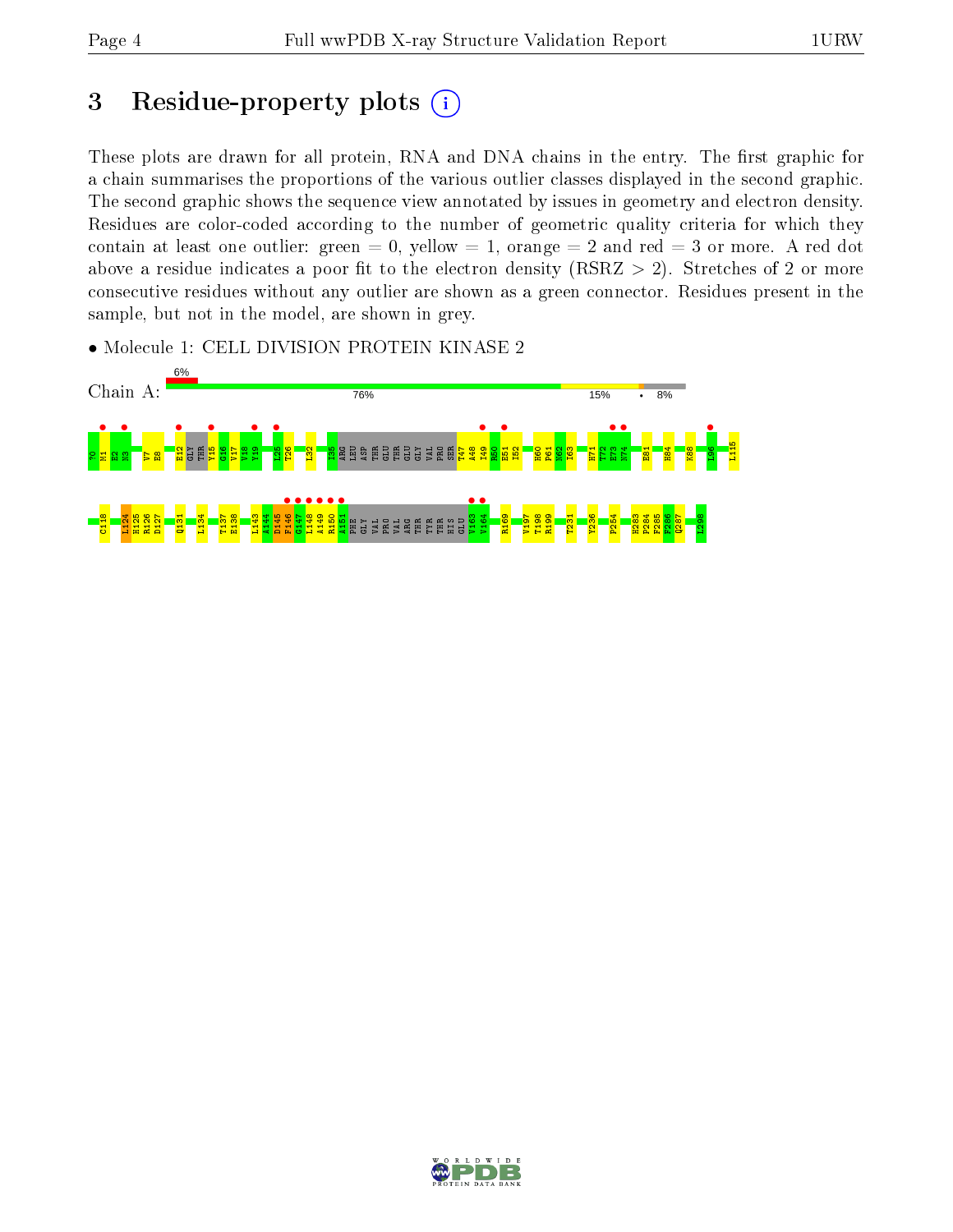# 4 Data and refinement statistics  $(i)$

| Property                                                   | <b>Value</b>                                    | Source     |
|------------------------------------------------------------|-------------------------------------------------|------------|
| Space group                                                | P 21 21 21                                      | Depositor  |
| Cell constants                                             | $72.88\text{\AA}$<br>73.35Å<br>54.17Å           |            |
| a, b, c, $\alpha$ , $\beta$ , $\gamma$                     | $90.00^\circ$<br>$90.00^\circ$<br>$90.00^\circ$ | Depositor  |
| Resolution $(A)$                                           | $-1.60$<br>28.03                                | Depositor  |
|                                                            | 28.03<br>$-1.60$                                | <b>EDS</b> |
| % Data completeness                                        | 84.7 (28.03-1.60)                               | Depositor  |
| (in resolution range)                                      | 84.7 (28.03-1.60)                               | <b>EDS</b> |
| $R_{merge}$                                                | 0.05                                            | Depositor  |
| $\mathrm{R}_{sym}$                                         | (Not available)                                 | Depositor  |
| $\langle I/\sigma(I) \rangle^{-1}$                         | 1.84 (at $1.60\text{\AA})$                      | Xtriage    |
| Refinement program                                         | <b>CNX 2000</b>                                 | Depositor  |
| $R, R_{free}$                                              | $\overline{0.220}$ ,<br>0.253                   | Depositor  |
|                                                            | 0.221<br>0.254                                  | DCC        |
| $R_{free}$ test set                                        | 1646 reflections $(4.98\%)$                     | wwPDB-VP   |
| Wilson B-factor $(A^2)$                                    | 17.5                                            | Xtriage    |
| Anisotropy                                                 | 0.114                                           | Xtriage    |
| Bulk solvent $k_{sol}$ (e/Å <sup>3</sup> ), $B_{sol}(A^2)$ | $0.40$ , 73.6                                   | <b>EDS</b> |
| L-test for twinning <sup>2</sup>                           | $< L >$ = 0.48, $< L2$ = 0.31                   | Xtriage    |
| Estimated twinning fraction                                | $0.021$ for $-h, l, k$                          | Xtriage    |
| $F_o, F_c$ correlation                                     | 0.94                                            | <b>EDS</b> |
| Total number of atoms                                      | 2406                                            | wwPDB-VP   |
| Average B, all atoms $(A^2)$                               | 24.0                                            | wwPDB-VP   |

Xtriage's analysis on translational NCS is as follows: The largest off-origin peak in the Patterson function is  $5.63\%$  of the height of the origin peak. No significant pseudotranslation is detected.

<sup>&</sup>lt;sup>2</sup>Theoretical values of  $\langle |L| \rangle$ ,  $\langle L^2 \rangle$  for acentric reflections are 0.5, 0.333 respectively for untwinned datasets, and 0.375, 0.2 for perfectly twinned datasets.



<span id="page-4-1"></span><span id="page-4-0"></span><sup>1</sup> Intensities estimated from amplitudes.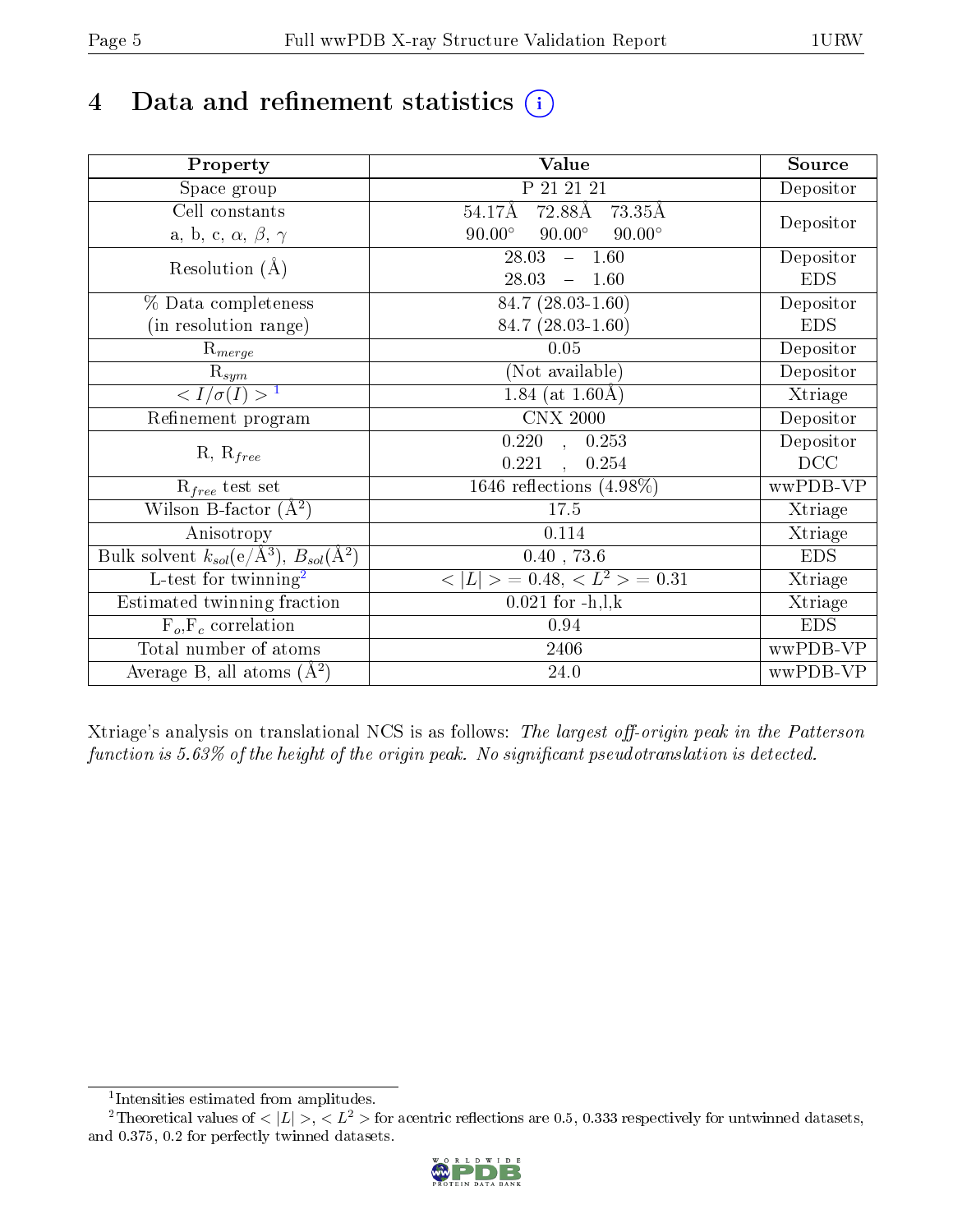# 5 Model quality  $(i)$

# 5.1 Standard geometry (i)

Bond lengths and bond angles in the following residue types are not validated in this section: I1P, ACE

The Z score for a bond length (or angle) is the number of standard deviations the observed value is removed from the expected value. A bond length (or angle) with  $|Z| > 5$  is considered an outlier worth inspection. RMSZ is the root-mean-square of all Z scores of the bond lengths (or angles).

|  | $Mol$   Chain |      | Bond lengths                    | Bond angles |        |  |
|--|---------------|------|---------------------------------|-------------|--------|--|
|  |               |      | RMSZ $ #Z  > 5$ RMSZ $ #Z  > 5$ |             |        |  |
|  |               | 0.37 | 0/2230                          | 0.56        | 0/3028 |  |

There are no bond length outliers.

There are no bond angle outliers.

There are no chirality outliers.

There are no planarity outliers.

### 5.2 Too-close contacts  $(i)$

In the following table, the Non-H and H(model) columns list the number of non-hydrogen atoms and hydrogen atoms in the chain respectively. The H(added) column lists the number of hydrogen atoms added and optimized by MolProbity. The Clashes column lists the number of clashes within the asymmetric unit, whereas Symm-Clashes lists symmetry related clashes.

| Mol |      |      | Chain   Non-H   H(model)   H(added)   Clashes   Symm-Clashes |
|-----|------|------|--------------------------------------------------------------|
|     | 2164 | 2173 |                                                              |
|     |      |      |                                                              |
|     | 210  |      |                                                              |
|     | 2406 | 2197 |                                                              |

The all-atom clashscore is defined as the number of clashes found per 1000 atoms (including hydrogen atoms). The all-atom clashscore for this structure is 8.

All (36) close contacts within the same asymmetric unit are listed below, sorted by their clash magnitude.

| Atom-1            | Atom-2                        | Interatomic<br>distance $(A)$ | Clash<br>overlap (A) |
|-------------------|-------------------------------|-------------------------------|----------------------|
| 1:A:118[A]:CYS:HG | $1: A:146 \cdot PHE \cdot HZ$ | $.03\,$                       | $0.93\,$             |

Continued on next page...

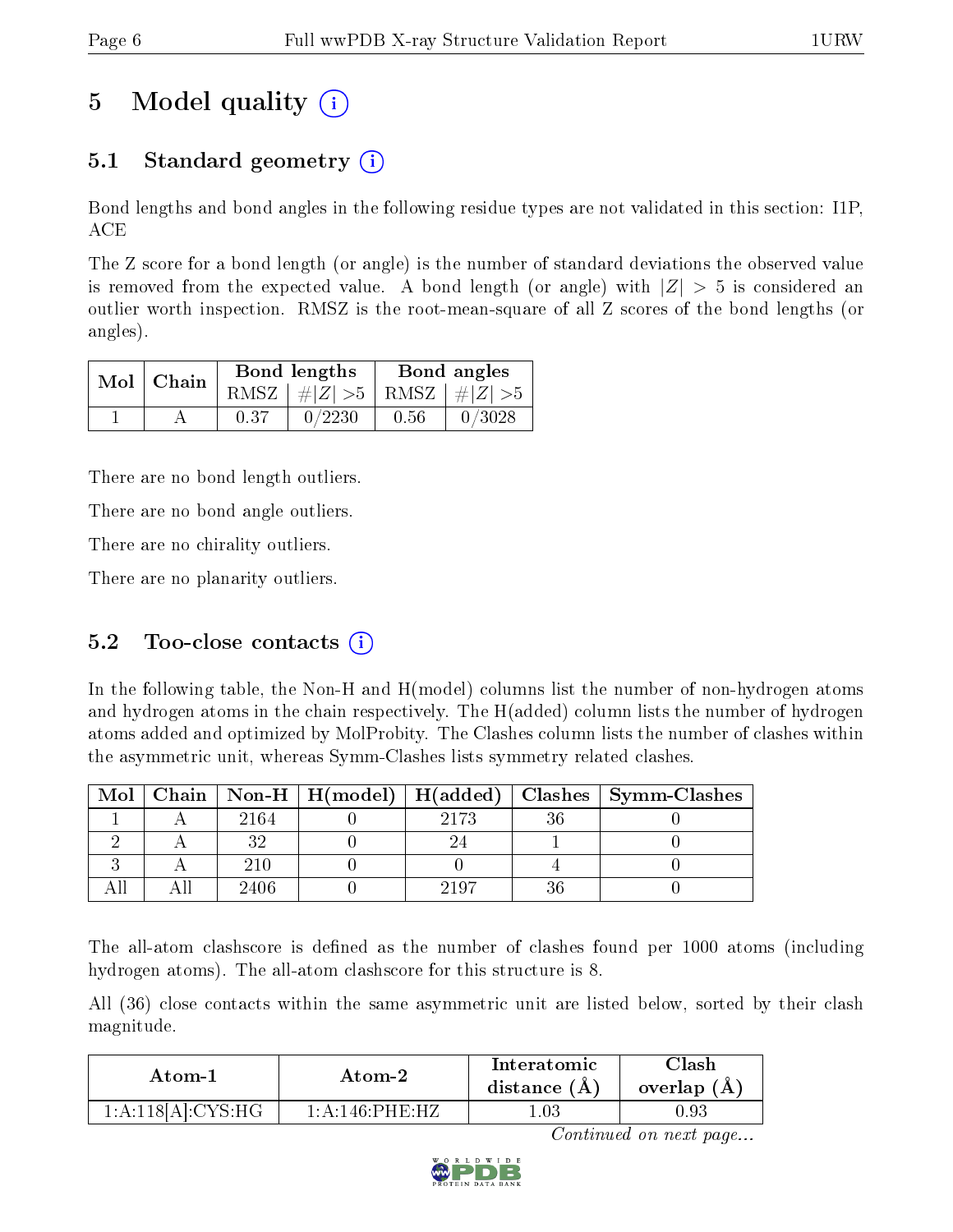| Atom-1                       | Atom-2              | Interatomic      | Clash         |
|------------------------------|---------------------|------------------|---------------|
|                              |                     | distance $(\AA)$ | overlap $(A)$ |
| 1: A:12: GLU: HG2            | 1:A:17:VAL:HG13     | 1.62             | 0.81          |
| 1:A:283:HIS:HD2              | 1:A:285:PHE:H       | 1.33             | 0.77          |
| 1: A: 138: GLU: HG2          | 3:A:2096:HOH:O      | 1.83             | 0.77          |
| 1:A:143:LEU:HD13             | 1: A:146:PHE:HE1    | $1.51\,$         | 0.73          |
| 1:A:118[A]:CYS:SG            | 1:A:146:PHE:CZ      | 2.82             | 0.73          |
| 1:A:88:LYS:HD2               | 3:A:2059:HOH:O      | 1.91             | 0.69          |
| 1:A:7:VAL:HG12               | 1: A:8: GLU: HG3    | 1.73             | 0.69          |
| 1:A:115:LEU:HA               | 1:A:118[A]:CYS:SG   | 2.38             | 0.64          |
| $1: A:146:$ PHE:O            | 1:A:148:LEU:HD12    | 2.00             | 0.61          |
| 1:A:127:ASP:OD1              | 1:A:169[B]:ARG:NH1  | 2.33             | 0.60          |
| 1:A:124:LEU:HD23             | 1: A:124:LEU: N     | 2.19             | 0.57          |
| 1:A:88:LYS:HD3               | 1:A:131:GLN:HE22    | 1.70             | 0.57          |
| 1:A:88:LYS:HG2               | 1:A:131:GLN:HE21    | 1.72             | $0.54\,$      |
| 1: A:88: LYS: HD3            | 1:A:131:GLN:NE2     | 2.23             | 0.54          |
| 1:A:145:ASP:OD1              | 1:A:148:LEU:HD22    | 2.08             | 0.53          |
| 1: A:60:HIS:CG               | 1:A:61:PRO:HD2      | 2.44             | 0.51          |
| 1: A:1: MET:HE2              | 1:A:32:LEU:HD21     | 1.93             | 0.50          |
| $1:A:283:H1\overline{S:CD2}$ | 1:A:285:PHE:H       | 2.21             | 0.49          |
| 1:A:48:ALA:O                 | 1:A:52:ILE:HG12     | 2.12             | 0.49          |
| 1: A:15:TYR:N                | 3:A:2006:HOH:O      | 2.45             | 0.49          |
| 1:A:143:LEU:HD13             | 1:A:146:PHE:CE1     | 2.40             | 0.48          |
| 1: A:47:THR:O                | 1:A:51:GLU:HG3      | 2.15             | 0.47          |
| 1:A:134:LEU:N                | 1:A:134:LEU:HD22    | 2.29             | 0.47          |
| 1: A:88: LYS: CG             | 1:A:131:GLN:HE21    | 2.28             | 0.46          |
| 1: A:283: HIS:CD2            | 1:A:284:PRO:HD2     | 2.51             | 0.46          |
| 1: A: 197: VAL: CG1          | 1:A:254:PRO:HG2     | 2.47             | 0.45          |
| 1:A:49:ILE:HD11              | 1:A:71:HIS:CD2      | 2.54             | 0.43          |
| 1:A:197:VAL:HG12             | 1:A:254:PRO:HG2     | 2.01             | 0.43          |
| 1:A:169[A]:ARG:NH1           | 3:A:2110:HOH:O      | 2.51             | 0.42          |
| 1:A:231:THR:HA               | 1: A: 236: TYR: CD2 | 2.54             | 0.42          |
| 1: A:84: HIS: HD2            | 1:A:137:THR:H       | 1.66             | 0.42          |
| 1: A:81: GLU:O               | 2:A:1300:I1P:H13    | 2.20             | 0.41          |
| 1:A:125:HIS:O                | 1:A:126:ARG:HB2     | 2.20             | 0.41          |
| 1:A:198:THR:O                | 1:A:199:ARG:HB2     | 2.20             | 0.41          |
| 1:A:63:ILE:HD11              | 1:A:118[B]:CYS:SG   | 2.62             | 0.40          |

Continued from previous page...

There are no symmetry-related clashes.

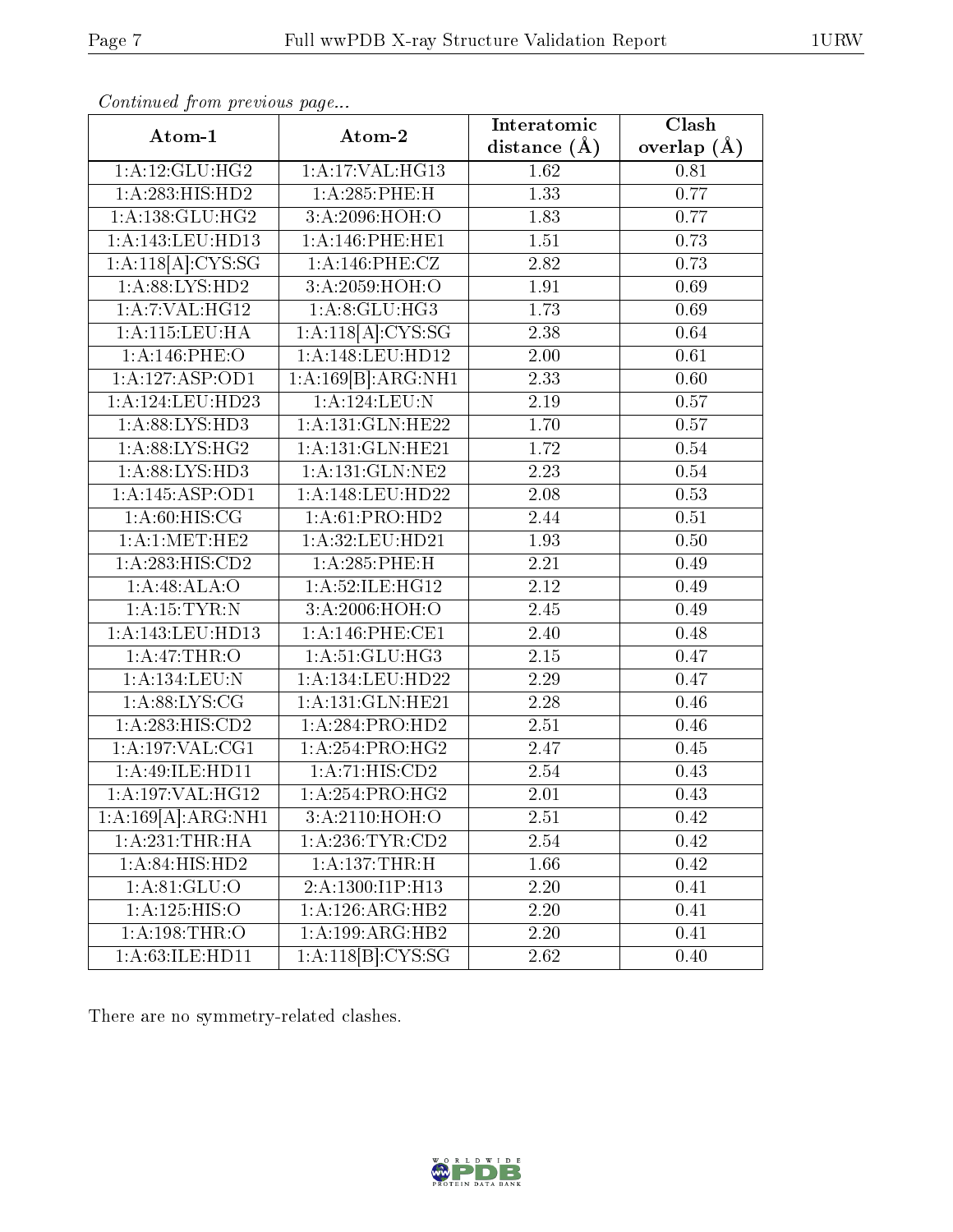## 5.3 Torsion angles (i)

#### 5.3.1 Protein backbone  $(i)$

In the following table, the Percentiles column shows the percent Ramachandran outliers of the chain as a percentile score with respect to all X-ray entries followed by that with respect to entries of similar resolution.

The Analysed column shows the number of residues for which the backbone conformation was analysed, and the total number of residues.

| Mol   Chain | Analysed                                |  |          | Favoured   Allowed   Outliers   Percentiles |
|-------------|-----------------------------------------|--|----------|---------------------------------------------|
|             | $270/299 (90\%)$   261 (97\%)   7 (3\%) |  | $2(1\%)$ | $\boxed{22}$ $\boxed{7}$                    |

All (2) Ramachandran outliers are listed below:

| Mol | Chain | Res | ype |
|-----|-------|-----|-----|
|     |       |     |     |
|     |       |     |     |

#### 5.3.2 Protein sidechains  $(i)$

In the following table, the Percentiles column shows the percent sidechain outliers of the chain as a percentile score with respect to all X-ray entries followed by that with respect to entries of similar resolution.

The Analysed column shows the number of residues for which the sidechain conformation was analysed, and the total number of residues.

| Mol   Chain | Analysed                                | $\perp$ Rotameric   Outliers   Percentiles |                                                                 |  |
|-------------|-----------------------------------------|--------------------------------------------|-----------------------------------------------------------------|--|
|             | $231/263$ (88\%)   226 (98\%)   5 (2\%) |                                            | $\begin{array}{ c c c c c }\hline 52 & 27 \ \hline \end{array}$ |  |

All (5) residues with a non-rotameric sidechain are listed below:

| Mol | Chain | Res | <b>Type</b> |
|-----|-------|-----|-------------|
|     |       | 124 | LEU         |
|     |       | 145 | <b>ASP</b>  |
|     |       | 146 | <b>PHE</b>  |
|     |       | 150 | $\rm{ARG}$  |
|     |       | 287 | GLN.        |

Some sidechains can be flipped to improve hydrogen bonding and reduce clashes. All (4) such sidechains are listed below:

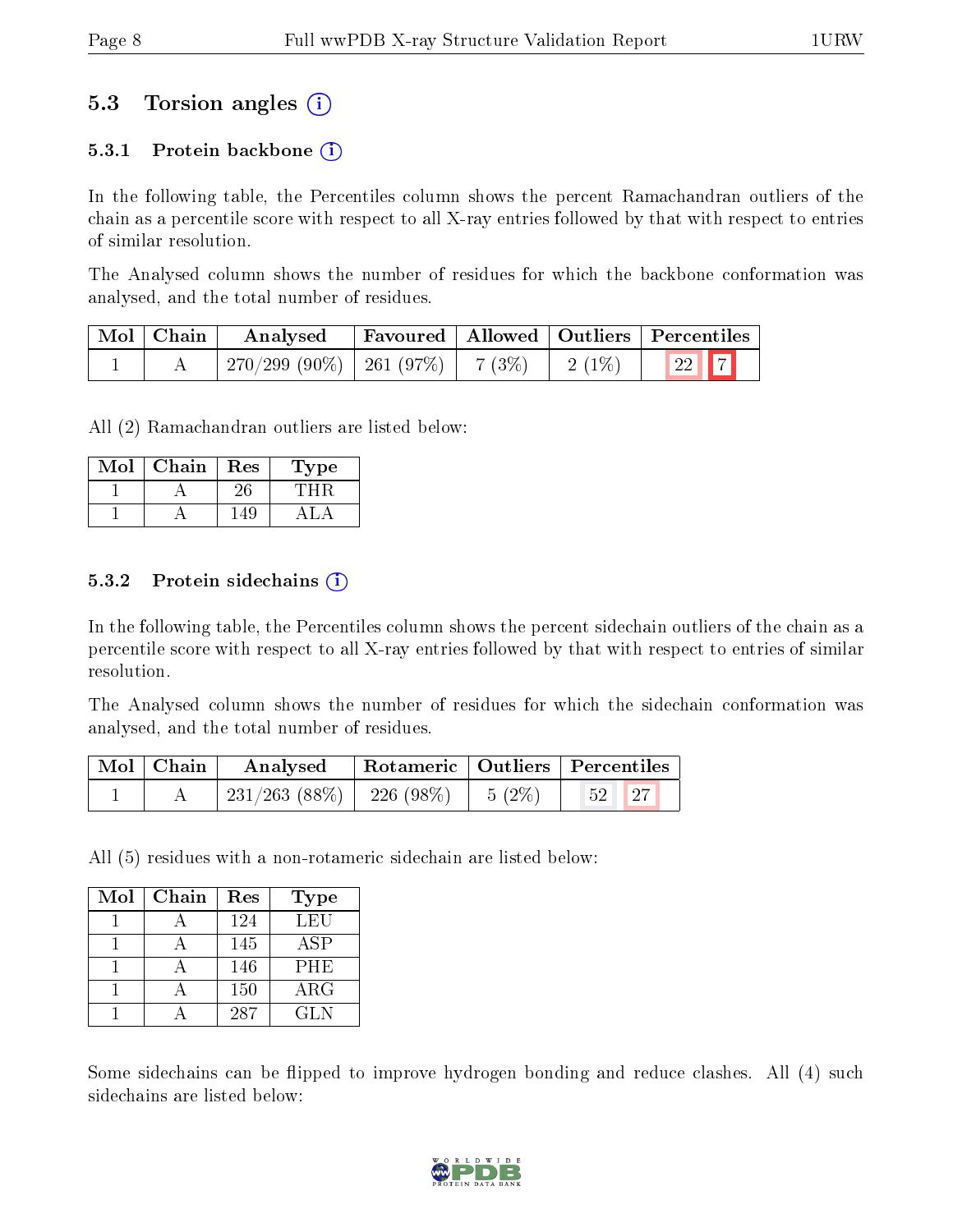| Mol | Chain | Res | <b>Type</b> |
|-----|-------|-----|-------------|
|     |       |     | <b>ASN</b>  |
|     |       | 84  | <b>HIS</b>  |
|     |       | 131 | GLN         |
|     |       | 283 | НIS         |

#### 5.3.3 RNA  $(i)$

There are no RNA molecules in this entry.

#### 5.4 Non-standard residues in protein, DNA, RNA chains (i)

There are no non-standard protein/DNA/RNA residues in this entry.

#### 5.5 Carbohydrates (i)

There are no carbohydrates in this entry.

## 5.6 Ligand geometry (i)

1 ligand is modelled in this entry.

In the following table, the Counts columns list the number of bonds (or angles) for which Mogul statistics could be retrieved, the number of bonds (or angles) that are observed in the model and the number of bonds (or angles) that are defined in the Chemical Component Dictionary. The Link column lists molecule types, if any, to which the group is linked. The Z score for a bond length (or angle) is the number of standard deviations the observed value is removed from the expected value. A bond length (or angle) with  $|Z| > 2$  is considered an outlier worth inspection. RMSZ is the root-mean-square of all Z scores of the bond lengths (or angles).

| Mol | Type | Chain | Res      | Link   |            | Bond lengths |            |          | Bond angles |         |
|-----|------|-------|----------|--------|------------|--------------|------------|----------|-------------|---------|
|     |      |       |          | Counts | RMSZ       | $\# Z $      | Counts     | RMSZ     | H Z         |         |
|     | '1 D |       | $1300\,$ | $\sim$ | 32, 35, 35 | 4.61         | $14(43\%)$ | 39,49,49 | 2.11        | 13(33%) |

In the following table, the Chirals column lists the number of chiral outliers, the number of chiral centers analysed, the number of these observed in the model and the number defined in the Chemical Component Dictionary. Similar counts are reported in the Torsion and Rings columns. '-' means no outliers of that kind were identified.

|  |      | Mol   Type   Chain   Res   Link   Chirals | Torsions                 | Rings |
|--|------|-------------------------------------------|--------------------------|-------|
|  | 1300 | <b>Contract Contract</b>                  | $8/22/22/22$   $0/4/4/4$ |       |

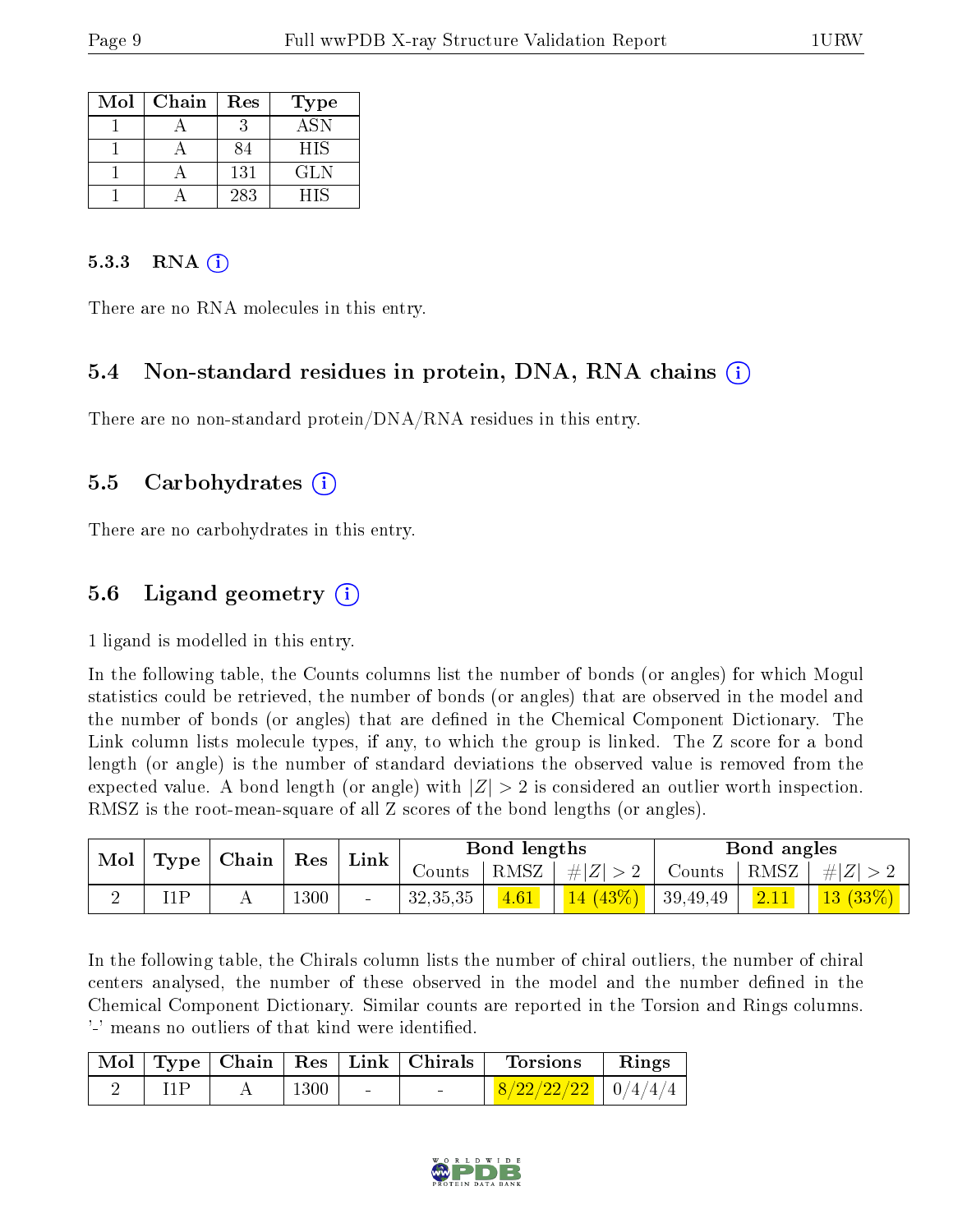| Mol            | Chain | Res  | <b>Type</b> | Atoms     | Z       | Observed $(A)$ | Ideal(A) |
|----------------|-------|------|-------------|-----------|---------|----------------|----------|
| $\overline{2}$ | A     | 1300 | 11P         | O31-S23   | 13.74   | 1.59           | 1.43     |
| $\overline{2}$ | A     | 1300 | 11P         | O32-S23   | 13.33   | 1.58           | 1.43     |
| $\overline{2}$ | А     | 1300 | 11P         | $C2-C3$   | 11.07   | 1.56           | 1.40     |
| $\overline{2}$ | A     | 1300 | 11P         | S23-N24   | 8.29    | 1.74           | 1.61     |
| $\overline{2}$ | A     | 1300 | 11P         | $C9-C7$   | 5.01    | 1.46           | 1.38     |
| $\overline{2}$ | А     | 1300 | 11P         | $C3-N8$   | 4.05    | 1.37           | 1.33     |
| $\overline{2}$ | A     | 1300 | 11P         | $C14-N16$ | 4.02    | 1.44           | 1.36     |
| $\overline{2}$ | А     | 1300 | 11P         | $C18-C17$ | 2.87    | 1.44           | 1.39     |
| $\overline{2}$ | A     | 1300 | 11P         | $C11-C10$ | 2.54    | 1.44           | 1.38     |
| $\overline{2}$ | A     | 1300 | 11P         | $C7-C10$  | $-2.50$ | 1.43           | 1.48     |
| $\overline{2}$ | A     | 1300 | 11P         | $C21-C20$ | 2.25    | 1.42           | 1.38     |
| $\overline{2}$ | А     | 1300 | 11P         | $C9-N8$   | 2.20    | 1.41           | 1.36     |
| $\overline{2}$ | А     | 1300 | 11P         | $C22-C17$ | 2.18    | 1.42           | 1.39     |
| $\overline{2}$ | A     | 1300 | 11P         | $C11-C13$ | 2.01    | 1.42           | 1.38     |

All (14) bond length outliers are listed below:

All (13) bond angle outliers are listed below:

| Mol            | Chain | Res  | Type | Atoms                                             | Z       | Observed $\binom{o}{c}$ | Ideal (°) |
|----------------|-------|------|------|---------------------------------------------------|---------|-------------------------|-----------|
| 2              | А     | 1300 | 11P  | O32-S23-O31                                       | $-7.68$ | 110.11                  | 119.55    |
| $\overline{2}$ | А     | 1300 | 11P  | $C10-N15-C14$                                     | 3.72    | 119.75                  | 116.69    |
| $\overline{2}$ | А     | 1300 | 11P  | $C1-C2-C3$                                        | $-3.43$ | 116.65                  | 120.22    |
| $\overline{2}$ | А     | 1300 | 11P  | $C2-C3-N8$                                        | $-3.38$ | 124.23                  | 130.55    |
| 2              | А     | 1300 | 11P  | C13-N13-C14                                       | 3.29    | 118.37                  | 115.45    |
| $\overline{2}$ | А     | 1300 | 11P  | $C2-C1-C6$                                        | 3.26    | 123.14                  | 118.93    |
| $\overline{2}$ | А     | 1300 | 11P  | C <sub>25</sub> -N <sub>24</sub> -S <sub>23</sub> | $-2.68$ | 111.76                  | 120.41    |
| $\overline{2}$ | А     | 1300 | 11P  | $C11-C10-N15$                                     | $-2.55$ | 118.67                  | 121.97    |
| 2              | А     | 1300 | 11P  | O32-S23-C20                                       | 2.18    | 110.65                  | 107.97    |
| $\overline{2}$ | А     | 1300 | 11P  | $C7-C10-N15$                                      | 2.12    | 120.38                  | 116.45    |
| $\overline{2}$ | А     | 1300 | 11P  | $C17-N16-C14$                                     | 2.08    | 135.26                  | 129.23    |
| $\overline{2}$ | А     | 1300 | 11P  | O32-S23-N24                                       | 2.06    | 110.26                  | 107.04    |
| $\overline{2}$ | А     | 1300 | 11P  | C11-C13-N13                                       | $-2.01$ | 121.46                  | 123.96    |

There are no chirality outliers.

All (8) torsion outliers are listed below:

| Mol      | Chain | Res  | Type | Atoms             |
|----------|-------|------|------|-------------------|
| 9        |       | 1300 | 11P  | C11-C10-C7-C9     |
| 2        |       | 1300 | 11P  | C21-C20-S23-O31   |
| $\Omega$ |       | 1300 | 11P  | $C19-C20-S23-C31$ |
| $\Omega$ |       | 1300 | 11P  | $C19-C20-S23-N24$ |
| 2        |       | 1300 | 11P  | $C21-C20-S23-N24$ |

Continued on next page...

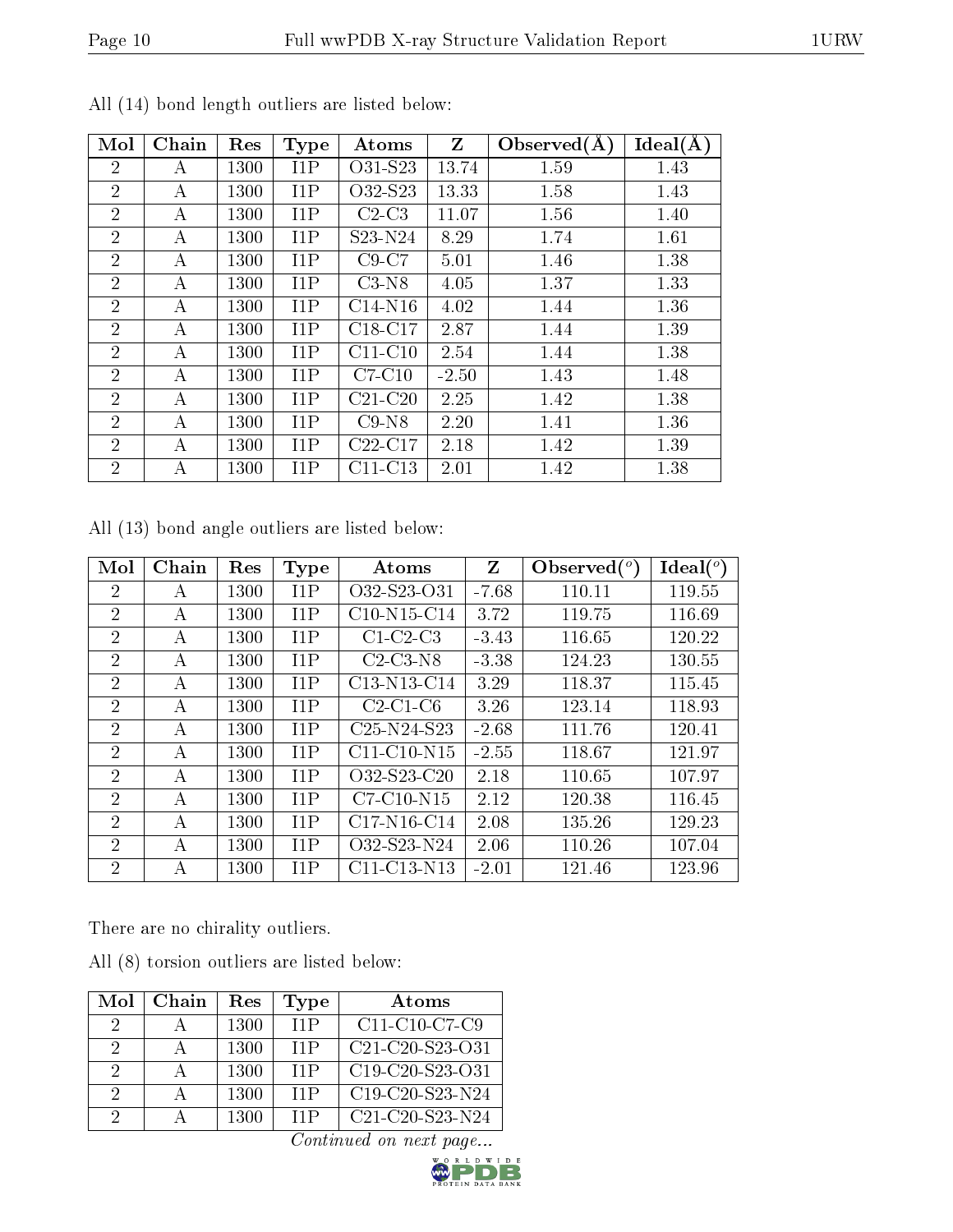| Mol | Chain | Res  | Type | Atoms                                                            |
|-----|-------|------|------|------------------------------------------------------------------|
|     |       | 1300 | 11P  | N <sub>15</sub> -C <sub>10</sub> -C <sub>7</sub> -C <sub>9</sub> |
|     |       | 1300 | 11P  | $C26-C27-N28-C30$                                                |
|     |       | 1300 | 11P  | $C11-C10-C7-N4$                                                  |

Continued from previous page...

There are no ring outliers.

1 monomer is involved in 1 short contact:

|  |      |  | Mol   Chain   Res   Type   Clashes   Symm-Clashes |
|--|------|--|---------------------------------------------------|
|  | 1300 |  |                                                   |

The following is a two-dimensional graphical depiction of Mogul quality analysis of bond lengths, bond angles, torsion angles, and ring geometry for all instances of the Ligand of Interest. In addition, ligands with molecular weight > 250 and outliers as shown on the validation Tables will also be included. For torsion angles, if less then 5% of the Mogul distribution of torsion angles is within 10 degrees of the torsion angle in question, then that torsion angle is considered an outlier. Any bond that is central to one or more torsion angles identified as an outlier by Mogul will be highlighted in the graph. For rings, the root-mean-square deviation (RMSD) between the ring in question and similar rings identified by Mogul is calculated over all ring torsion angles. If the average RMSD is greater than 60 degrees and the minimal RMSD between the ring in question and any Mogul-identified rings is also greater than 60 degrees, then that ring is considered an outlier. The outliers are highlighted in purple. The color gray indicates Mogul did not find sufficient equivalents in the CSD to analyse the geometry.

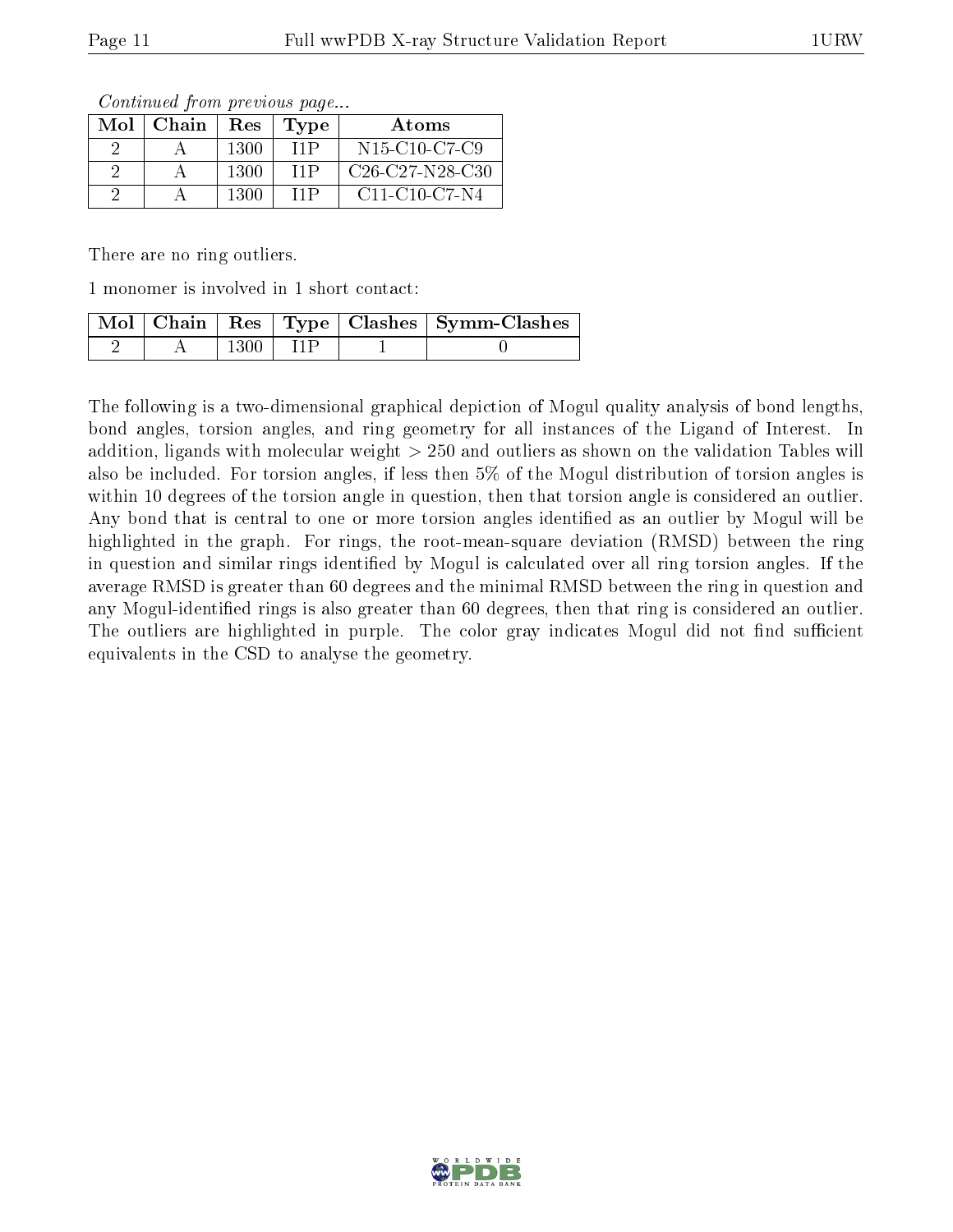

## 5.7 [O](https://www.wwpdb.org/validation/2017/XrayValidationReportHelp#nonstandard_residues_and_ligands)ther polymers (i)

There are no such residues in this entry.

### 5.8 Polymer linkage issues (i)

There are no chain breaks in this entry.

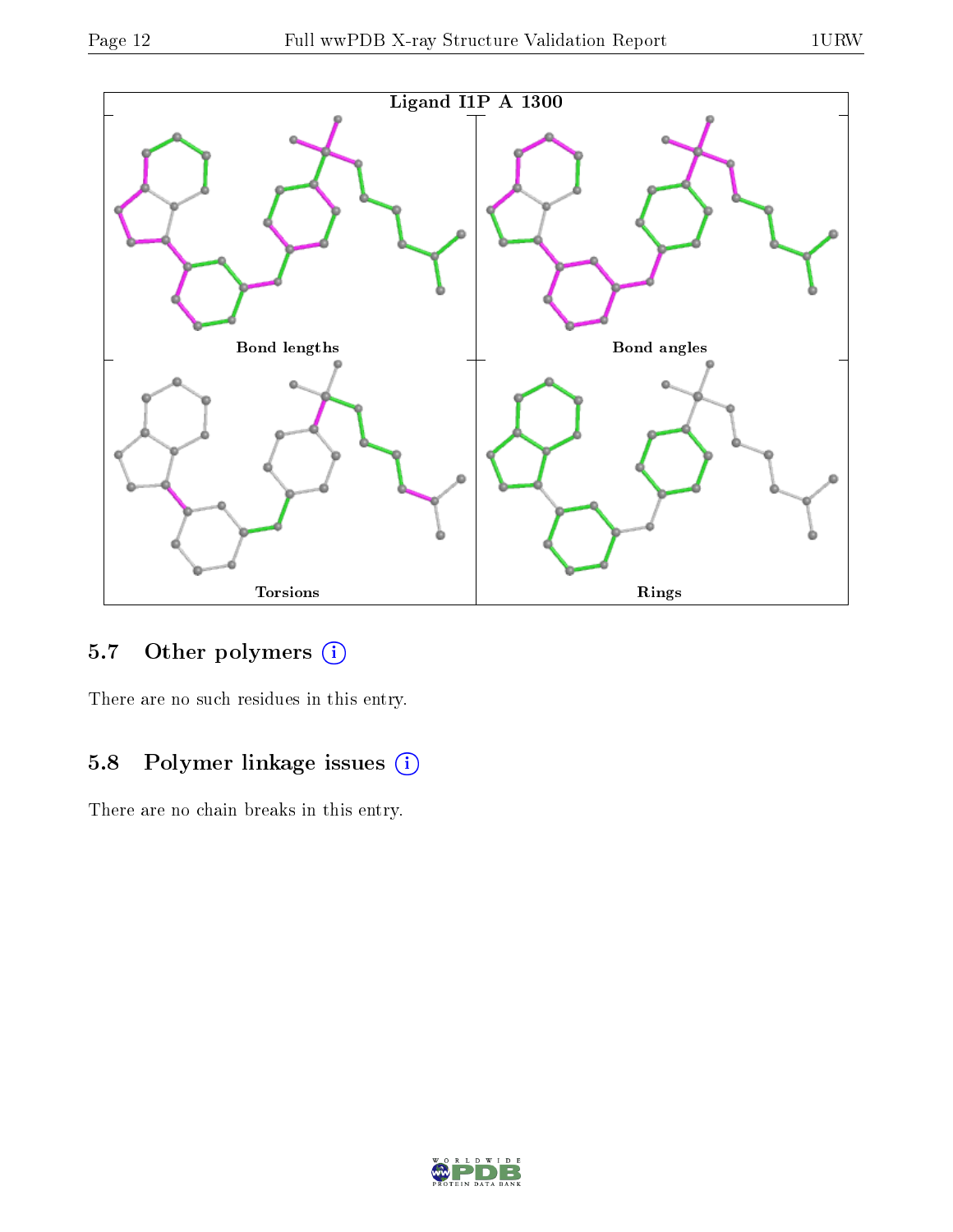# 6 Fit of model and data  $(i)$

# 6.1 Protein, DNA and RNA chains  $(i)$

In the following table, the column labelled  $#RSRZ> 2'$  contains the number (and percentage) of RSRZ outliers, followed by percent RSRZ outliers for the chain as percentile scores relative to all X-ray entries and entries of similar resolution. The OWAB column contains the minimum, median,  $95<sup>th</sup>$  percentile and maximum values of the occupancy-weighted average B-factor per residue. The column labelled ' $Q< 0.9$ ' lists the number of (and percentage) of residues with an average occupancy less than 0.9.

| $\mid$ Mol $\mid$ Chain | Analysed      | $\mid$ ${ <}\text{RSRZ} {>}$ | $\rm \#RSRZ{>}2$                     | $\mid$ OWAB(Å <sup>2</sup> ) $\mid$ Q<0.9 |  |
|-------------------------|---------------|------------------------------|--------------------------------------|-------------------------------------------|--|
|                         | 274/299 (91%) | 0.33                         | 19 (6\%)   16   15     9, 21, 47, 60 |                                           |  |

All (19) RSRZ outliers are listed below:

| Mol            | Chain              | Res          | <b>Type</b>          | RSRZ    |
|----------------|--------------------|--------------|----------------------|---------|
| $\mathbf{1}$   | $\boldsymbol{A}$   | 149          | <b>ALA</b>           | 12.4    |
| $\mathbf{1}$   | $\overline{\rm A}$ | 74           | <b>ASN</b>           | 7.2     |
| $\mathbf{1}$   | $\overline{\rm A}$ | 151          | ALA                  | 6.6     |
| $\mathbf{1}$   | $\overline{\rm A}$ | 146          | $\overline{PHE}$     | 5.7     |
| $\mathbf{1}$   | $\overline{\rm A}$ | 148          | LEU                  | 5.2     |
| $\mathbf{1}$   | $\overline{\rm A}$ | 25           | <b>LEU</b>           | 4.9     |
| $\mathbf{1}$   | $\overline{A}$     | 15           | <b>TYR</b>           | 4.5     |
| $\overline{1}$ | $\overline{A}$     | $\mathbf{1}$ | MET                  | 4.0     |
| $\mathbf{1}$   | $\overline{A}$     | 163          | <b>VAL</b>           | 3.6     |
| $\mathbf{1}$   | $\overline{\rm A}$ | 147          | <b>GLY</b>           | 3.1     |
| $\mathbf{1}$   | $\overline{A}$     | 96           | LEU                  | 3.1     |
| $\mathbf{1}$   | $\overline{\rm A}$ | 164          | <b>VAL</b>           | 2.6     |
| $\mathbf{1}$   | $\overline{A}$     | 12           | GLU                  | 2.5     |
| $\mathbf{1}$   | $\bf{A}$           | 51           | GLU                  | 2.5     |
| $\mathbf{1}$   | $\overline{A}$     | 49           | ILE                  | 2.4     |
| $\mathbf{1}$   | $\bf{A}$           | 19           | <b>TYR</b>           | 2.3     |
| $\mathbf{1}$   | $\overline{\rm A}$ | 150          | ${\rm ARG}$          | 2.2     |
| $\mathbf{1}$   | $\overline{A}$     | 73           | $\operatorname{GLU}$ | 2.1     |
| $\mathbf{1}$   | A                  | 3            | ASN                  | $2.1\,$ |

# 6.2 Non-standard residues in protein, DNA, RNA chains  $(i)$

There are no non-standard protein/DNA/RNA residues in this entry.